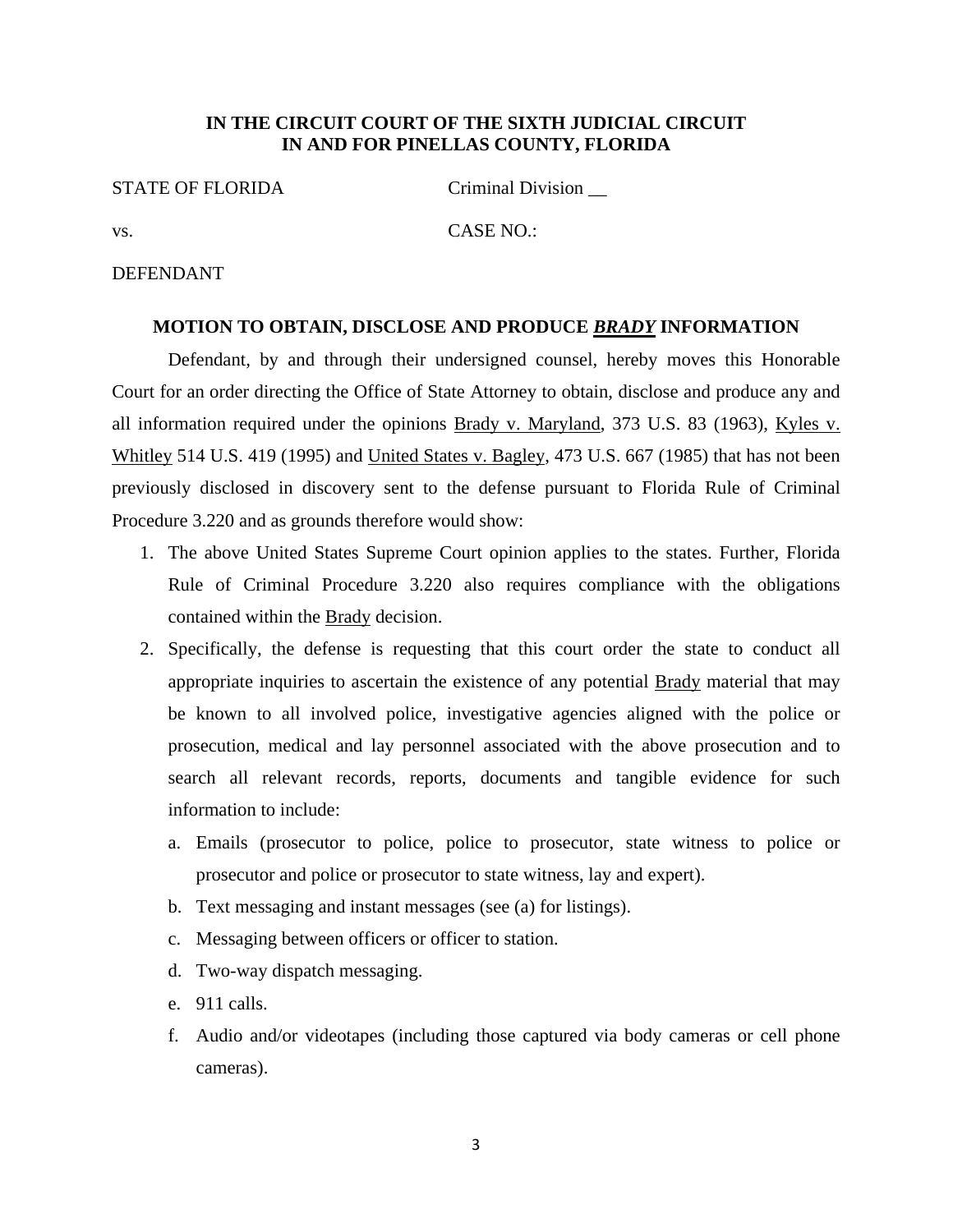- g. Any records stored, sent or received via Dropbox or similar cloud computing or FTP (File Transfer Protocol) websites.
- h. All electronic devices including but not limited to computers, laptops, iPads, cellular phones and smart phones that may contain discoverable material.
- i. All social media accounts that may bear upon the above prosecution including but not limited to Facebook, Google, AOL, Yahoo, Twitter, Instagram, Snapchat and any online cloud backups which may contain information related to this prosecution.
- j. All handwritten notes of law enforcement officers (to be reviewed for Brady material).
- k. All handwritten or memorialized notes of the prosecutor concerning witness interviews of law enforcement officers, experts and lay witnesses involved in the above prosecution. Such notes are intended to include but are not limited to state attorney investigations and trial preparation of witnesses.
- l. Any and all medical records including psychiatric and clinical that may have relevance to the above prosecution or to any valid defense including those covered by HIPAA.
- m. Any and all electronic devices including cell phones and computers belonging to witnesses listed by the state in discovery which may contain Brady material.
- n. The name and address of any witness known to the prosecution that has given a statement to the state or law enforcement that is contrary to the state's theory of the case including pre and post interviews conducted during polygraph testing.
- o. Any favorable treatment of any kind given or offered to any state witness in return for cooperation as well as any favorable treatment, money or anything of value requested by a state witness in return for cooperation.
- p. Any Facebook postings made by the alleged victim relevant to this case that were taken down but can be retrieved by the state.
- 3. The information sought to be disclosed falls under the following categories:
	- a. Any information that tends in any way to exonerate the accused.
	- b. Any material impeachment of any listed prosecution witness as it applies to the accusations being made in this case that would affect their credibility.
	- c. Any information that would lessen the punishment in this prosecution.